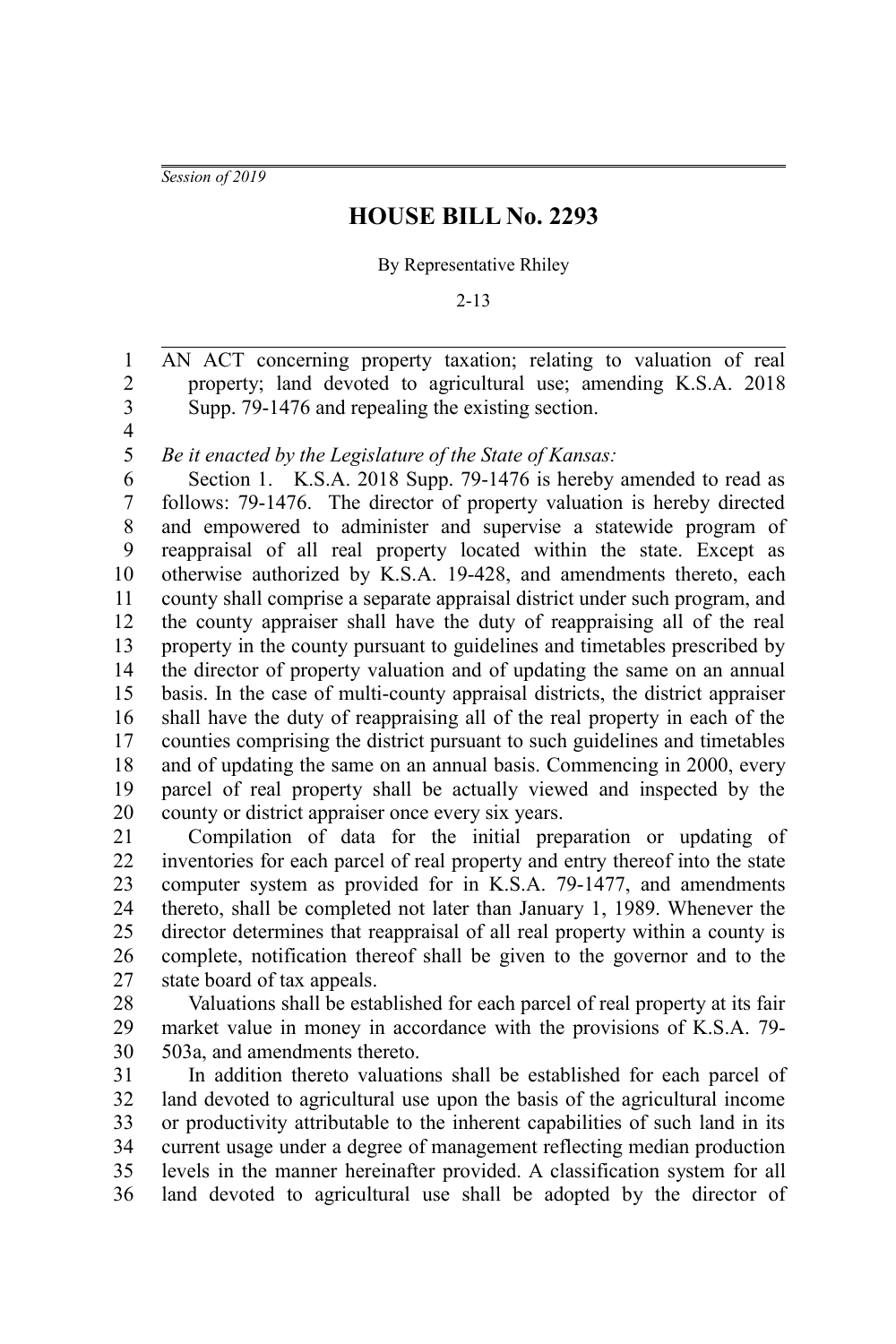property valuation using criteria established by the United States department of agriculture soil conservation service. For all taxable years commencing after December 31, 1989, all land devoted to agricultural use which is subject to the federal conservation reserve program shall be classified as cultivated dry land for the purpose of valuation for property tax purposes pursuant to this section. For all taxable years commencing after December 31, 1999, all land devoted to agricultural use which is subject to the federal wetlands reserve program shall be classified as native grassland for the purpose of valuation for property tax purposes pursuant

to this section. *Prior to July 1, 2020,* productivity of land devoted to agricultural use shall be determined for all land classes within each county or homogeneous region based on an average of the eight calendar years immediately preceding the calendar year which immediately precedes the year of valuation, at a degree of management reflecting median production levels. *On and after July 1, 2020, productivity of land devoted to agricultural use shall be determined for all land classes within each county or homogenous region based on an average of the calendar year immediately preceding the calendar year that immediately precedes the year of valuation, at a degree of management reflecting median production levels.* The director of property valuation shall determine median production levels based on information available from state and federal crop and livestock reporting services, the soil conservation service, and any other sources of data that the director considers appropriate. 9 10 11 12 13 14 15 16 17 18 19 20 21 22 23

The share of net income from land in the various land classes within each county or homogeneous region which is normally received by the landlord shall be used as the basis for determining agricultural income for all land devoted to agricultural use except pasture or rangeland. The net income normally received by the landlord from such land shall be determined by deducting expenses normally incurred by the landlord from the share of the gross income normally received by the landlord. The net rental income normally received by the landlord from pasture or rangeland within each county or homogeneous region shall be used as the basis for determining agricultural income from such land. The net rental income from pasture and rangeland which is normally received by the landlord shall be determined by deducting expenses normally incurred from the gross income normally received by the landlord. *Prior to July 1, 2020,* commodity prices, crop yields and pasture and rangeland rental rates and expenses shall be based on an average of the eight calendar years immediately preceding the calendar year which immediately precedes the year of valuation. *On and after July 1, 2020, commodity prices, crop yields and pasture and rangeland rental rates and expenses shall be based on an average of the calendar year immediately preceding the calendar year that immediately precedes the year of valuation.* Net income for every 24 25 26 27 28 29 30 31 32 33 34 35 36 37 38 39 40 41 42 43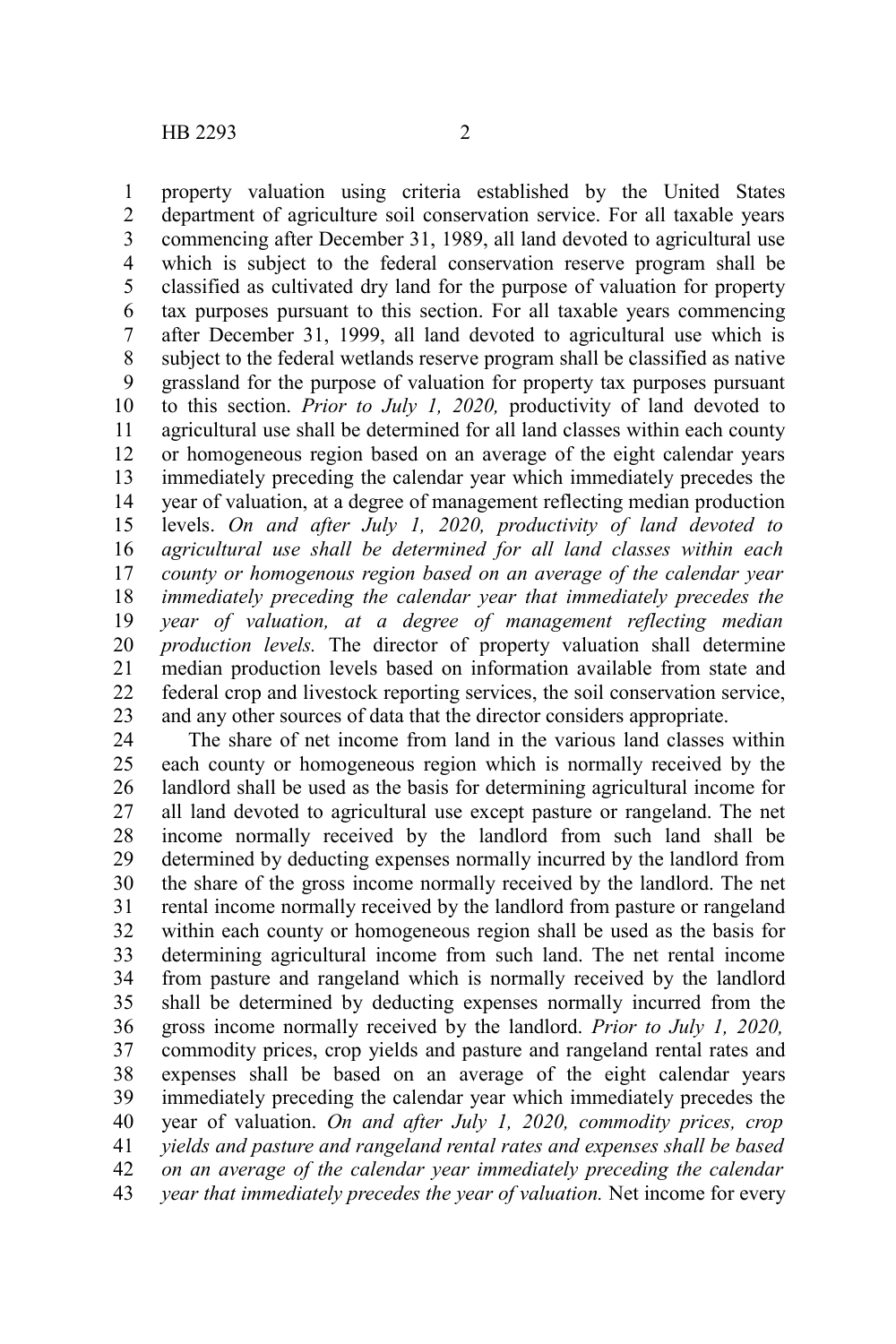land class within each county or homogeneous region shall be capitalized 1

at a rate determined to be the sum of the contract rate of interest on new federal land bank loans in Kansas on July 1 of each year averaged over a five-year period which includes the five years immediately preceding the calendar year which immediately precedes the year of valuation, plus a percentage not less than 0.75% nor more than 2.75%, as determined by the director of property valuation, except that the capitalization rate calculated for property tax year 2003, and all such years thereafter, shall not be less than 11% nor more than 12%. 2 3 4 5 6 7 8 9

Based on the foregoing procedures the director of property valuation shall make an annual determination of the value of land within each of the various classes of land devoted to agricultural use within each county or homogeneous region and furnish the same to the several county appraisers who shall classify such land according to its current usage and apply the value applicable to such class of land according to the valuation schedules prepared and adopted by the director of property valuation under the provisions of this section. 10 11 12 13 14 15 16 17

It is the intent of the legislature that appraisal judgment and appraisal standards be followed and incorporated throughout the process of data collection and analysis and establishment of values pursuant to this section. 18 19 20 21

For the purpose of the foregoing provisions of this section the phrase "land devoted to agricultural use" shall mean and include land, regardless of whether it is located in the unincorporated area of the county or within the corporate limits of a city, which is devoted to the production of plants, animals or horticultural products, including, but not limited to: Forages; grains and feed crops; dairy animals and dairy products; poultry and poultry products; beef cattle, sheep, swine and horses; bees and apiary products; trees and forest products; fruits, nuts and berries; vegetables; nursery, floral, ornamental and greenhouse products. Land devoted to agricultural use shall include land established as a controlled shooting area pursuant to K.S.A. 32-943, and amendments thereto, which shall be deemed to be land devoted to agricultural use. If a parcel has land devoted to agricultural purposes and land used for suburban residential acreages, rural home sites or farm home sites, the county appraiser shall determine the amount of the parcel used for agricultural purposes and value and assess it accordingly as land devoted to agricultural purposes. The county appraiser shall then determine the amount of the remaining land used for such other purposes and value and assess that land according to its use. 22 23 24 25 26 27 28 29 30 31 32 33 34 35 36 37 38 39

The term "expenses" shall mean those expenses typically incurred in producing the plants, animals and horticultural products described above including management fees, production costs, maintenance and depreciation of fences, irrigation wells, irrigation laterals and real estate 40 41 42 43